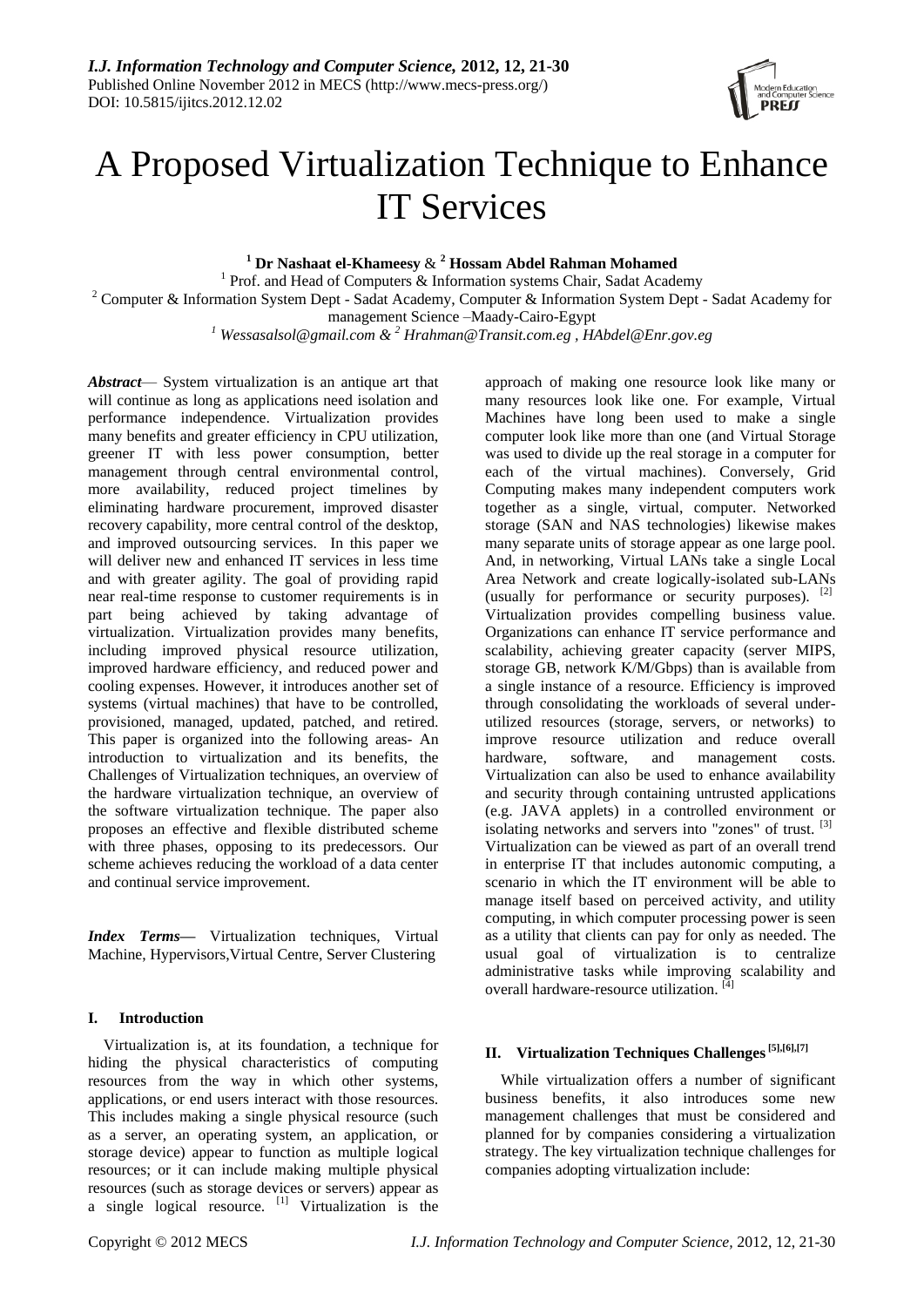#### **2.1 Bandwidth Implications**

Enterprises should make sure they have the appropriate network bandwidth for their virtualization requirements. For example, instead of one server using a 100Mb Ethernet cable, now 10 or even 100 virtual servers must share the same physical pipe. While less of a problem within the data center or for communication between virtual servers running in a single machine, network bandwidth is a significant issue for application streaming and remote desktop virtualization. These technologies deliver quite substantial traffic to end users, in most cases significantly higher than is required for standard-installed desktop computing. Streaming technologies, although in many cases more efficient than complete application delivery, also impose high bandwidth requirements.

#### **2.2 Image Proliferation**

Operating system and server virtualization can lead to a rapid proliferation of system images, because it is so much easier and faster to deploy a new virtual image than to deploy a new physical server, without approval or hardware procurement. This can impose very high management and maintenance costs, and potentially lead to significant licensing issues including higher costs and compliance risks. This proliferation also leads to significant storage issues, such as competing I/O and extreme fragmentation, requiring much faster and multichannel disk access, and more maintenance time, effort, and cost. Enterprises need to manage their virtual environment with the same level of discipline as their physical infrastructure, using discovery tools to detect and prevent new systems from being created without following proper process.

#### **2.3 Human Issues**

Enterprises should not underestimate the potential for human issues to affect their virtualization plans adversely. Virtualization requires a new set of skills and methodologies, not just within IT, but often (certainly in the case of application and desktop virtualization) in the end-user community. Perhaps most importantly, this new technology requires new and creative thinking, not just new training and skills.

#### **2.4 Policy-Based Management**

Enterprises should look to deploy automated policy based management alongside their virtualization strategy. Resource management, for example, should include automated policy-based tools for disk allocation and usage, I/O rates, CPU usage, memory allocation and usage, and network I/O. Management tools need to be able to throttle resources in shared environments, to maintain service levels and response times appropriate to each virtual environment. Administrators should be able to set maximum limits, and allocate resources across virtual environments proportionally. Allocations need to have the capability to change dynamically to respond to peaks and troughs in load characteristics. Management tools will also be required to automate physical to virtual, virtual to virtual, and virtual to physical migration.

# **2.5 Security**

While virtualization can have many worthwhile security benefits, security also becomes more of a management issue in a virtualized environment. There will be more systems to secure, more points of entry, more holes to patch, and more interconnection points – across virtual systems (where there is most likely no router or firewall), as well as across physical systems. Access to the host environment becomes more critical, as it will often allow access to multiple guest images and applications. Enterprises need to secure virtual images just as well as they secure physical systems. <sup>[8],</sup> [9].

# **III. Virtualization Technique**

Virtualization refers to the abstraction of logical resources away from their underlying physical resources to improve agility and flexibility, reduce costs, and thus enhance business value. Virtualization allows a set of underutilized physical infrastructure components to be consolidated into a smaller number of better utilized devices, contributing to significant cost savings.

### **3.1 Hardware Virtualization**

Hardware virtualization means that an application executes on virtualized hardware as opposed to physical hardware. "Virtual hardware" seems to be a contradictory term because the hardware is supposed to have a physical existence. Furthermore, the terms "virtual hardware" and "hardware virtualization" are used for different concepts in literature. We will discuss in this section the techniques of Memory virtualization, Power virtualization, Network virtualization and Storage virtualization.

# *3.1.1 Network Virtualization Technique [11]*

Network virtualization techniques can be leveraged in the networking infrastructure to achieve the same benefits obtained through server and storage virtualization. Moreover the network, especially in the data center, must also support this new dynamic environment where the computing and storage infrastructures are consolidated and virtualized, to meet new requirements (VM mobility, for example) and facilitate the delivery of IT services across heterogeneous network access technologies to multiple end user devices.

Network interface virtualization - these techniques refer to the Ethernet NICs and how they can be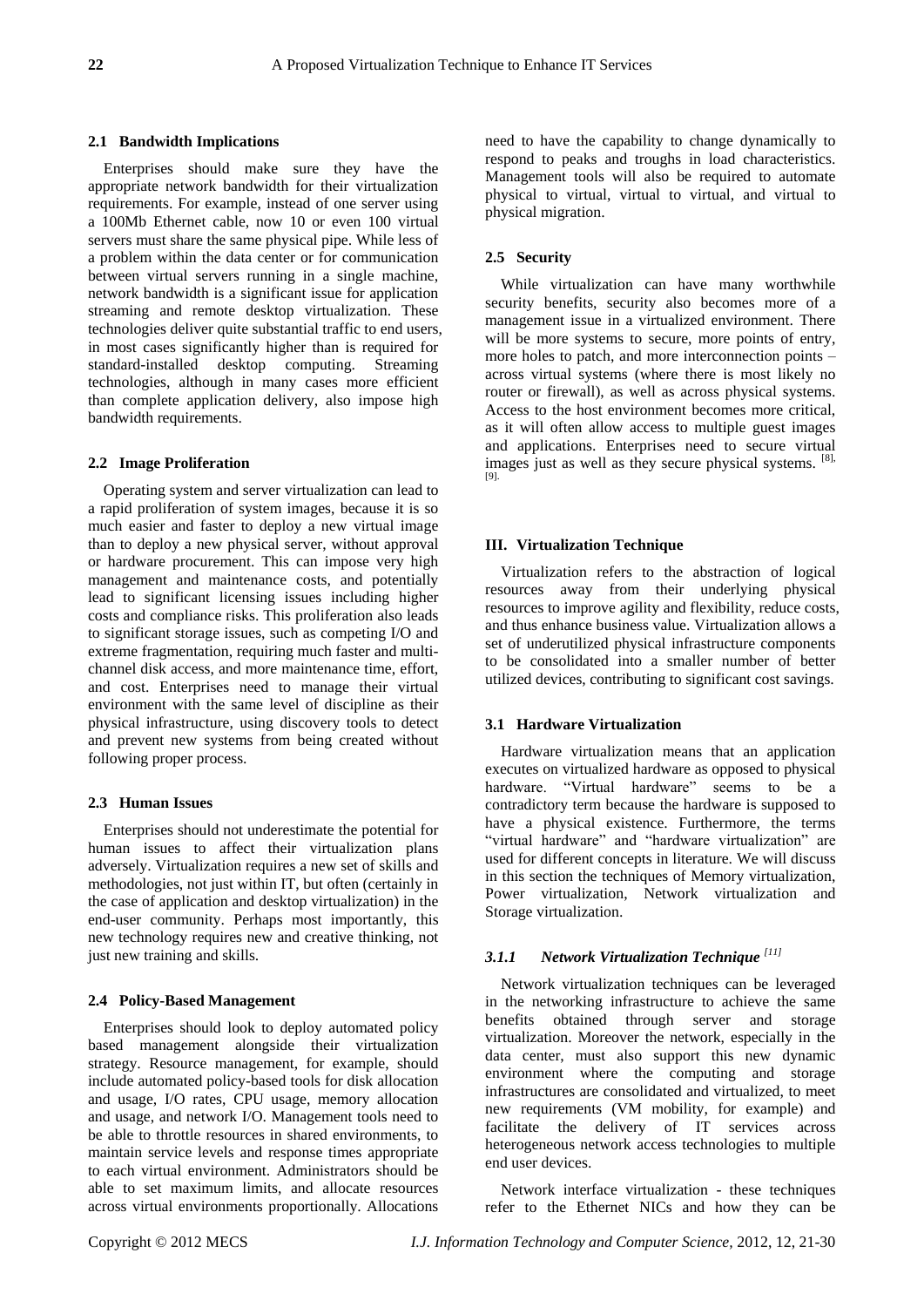partitioned or aggregated. Sometimes these features are categorized as I/O Virtualization techniques.

Network Link virtualization - these techniques refer to how physical wires can be logically aggregated or partitioned to increase throughput and reliability or to provide traffic separation using the same physical infrastructure.

Network Node virtualization - these techniques refer to how network devices can be logically aggregated.

Data Centre Network-wide virtualization- these techniques extend the virtualization domain to the whole Data Centre Network and even to the WAN in case there are multiple Data Centers.

#### *3.1.2 Memory Virtualization Technique*

This involves sharing the physical system memory and dynamically allocating it to virtual machines. Virtual machine memory virtualization is very similar to the virtual memory support provided by modern operating systems. Applications see a contiguous address space that is not necessarily tied to the underlying physical memory in the system. The operating system keeps mappings of virtual page numbers to physical page numbers stored in the page tables. All modern x86 CPUs include a memory management unit (MMU) and a translation look-asidebuffer (TLB) to optimize virtual memory performance. [12]

To run multiple virtual machines on a single system, another level of memory virtualization is required. In other words, one has to virtualize the MMU to support the guest OS. The guests OS continues to control the mapping of virtual addresses to the guest memory physical addresses, but the guest OS cannot have direct access to the actual machine memory. [13] The VMM is responsible for mapping guest physical memory to the actual machine memory, and it uses shadow page tables to accelerate the mappings. As depicted by the red line in Figure 1.



Fig. 1: VMM uses TLB hardware to map the virtual memory directly to the machine memory

The VMM uses TLB hardware to map the virtual memory directly to the machine memory to avoid the two levels of translation on every access. When the guest OS changes the virtual memory to physical memory mapping, the VMM updates the shadow page tables to enable a direct lookup. MMU virtualization creates some overhead for all virtualization approaches, but this is the area where second generation hardware assisted virtualization will offer efficiency gains. [14].

#### *3.1.3 Power Virtualization Technique*

The Power VM platform is the family of technologies, capabilities, and offerings that deliver leading virtualization on the Power Systems .It is the new umbrella branding term for Power Systems Virtualization (Logical Partitioning, Micro-Partitioning™, Power Hypervisor, Virtual I/O Server, Live Partition Mobility, Workload Partitions, and so on). [15], [16] as with Advanced Power Virtualization in the past, Power VM is a combination of hardware

enablement and value-added software. There are three versions of Power VM, suited for different purposes:

Power VM Express Edition- This edition is intended for evaluations, pilots, proof of concepts, generally in single-server projects.

Power VM Standard Edition- This edition is intended for production deployments, and server consolidation.

Power VM Enterprise Edition- the Enterprise Edition is suitable for large server deployments such as multiserver deployments and cloud infrastructure.

#### *3.1.4 Storage Virtualization Technique*

Storage virtualization refers to the process of completely abstracting logical storage from physical storage. The physical storage resources are aggregated into storage pools, from which the logical storage is created. It presents to the user a logical space for data storage and transparently handles the process of mapping it to the actual physical location. This is currently implemented inside each modern disk array,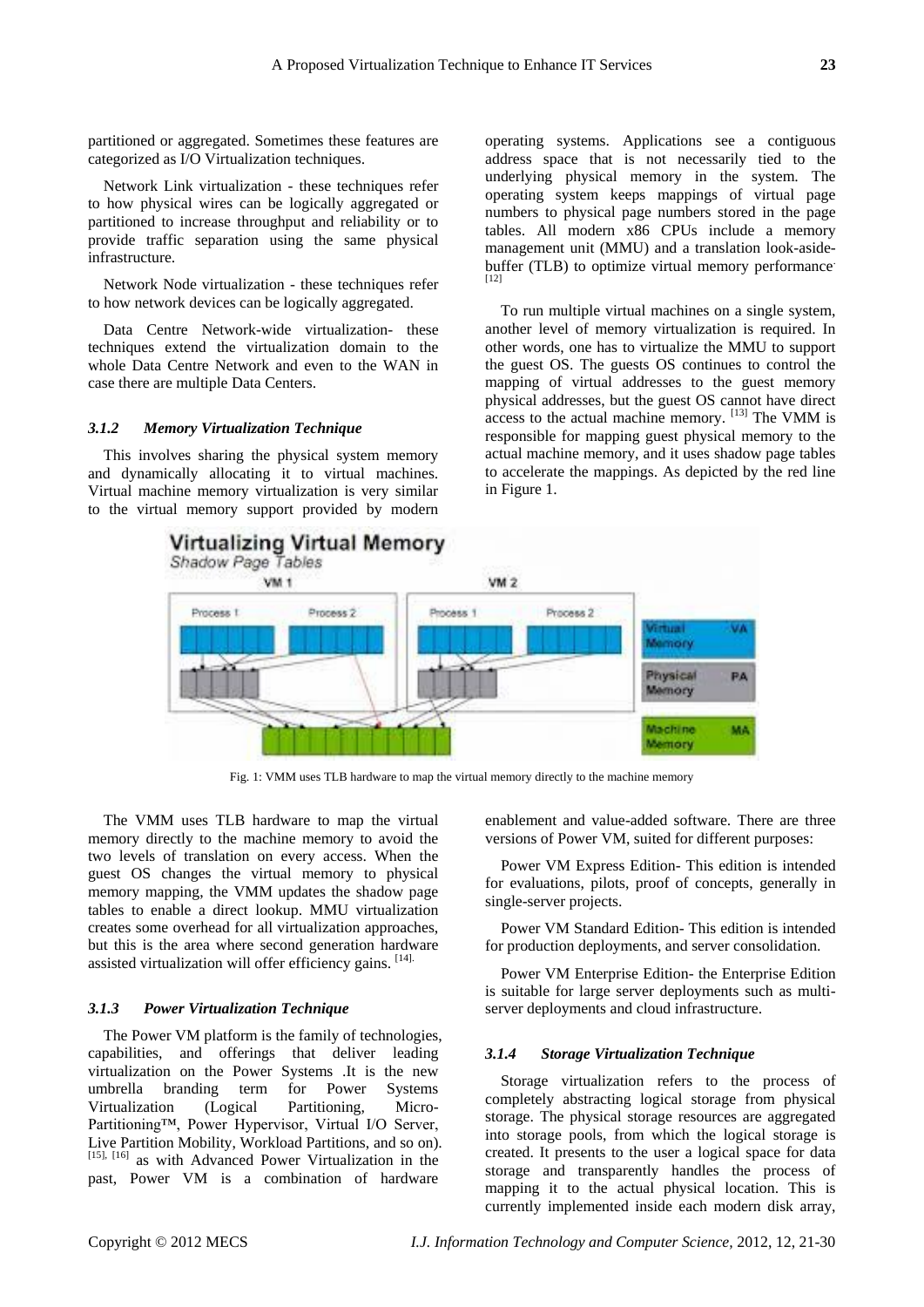using the vendor's proprietary solution. However, the goal is to virtualize multiple disk arrays, made by different vendors, scattered over the network, into a single monolithic storage device, which can be managed uniformly.

Currently, storage is virtualized by partitioning the SAN into separate partitions called Logical Unit Numbers (LUNs). Each LUN can only be connected to one server at a time.  $[17]$  This SAN is connected to the server through a Fibre Channel connection switch.

The advantages of SAN virtualization are:(Centralized stored data, Ease of backup of stored data, Ability to remap a LUN to a different server in case of server failure, Storage appears local to servers and to users, Improves utilization and reduces storage growth, Reduces power and cooling requirements)

# **3.2 Software Virtualization**

Software virtualization is the virtualization of applications or computer programs. The concept is similar to hardware virtualization where physical machines are simulated as virtual machines. Software virtualization involves creating a virtual layer or virtual hard drive space where applications can be installed. From this virtual space, applications can then run as though they have been installed onto host OS. We will discuss in this section the techniques Application virtualization, Operating System virtualization, Desktop virtualization and Server virtualization.

## *3.2.1 Application Virtualization Technique*

An Application Virtualization transforms applications into virtualized, network-available services resulting in dynamic delivery of software that is not installed, minimizes application conflicts, and reduces costly application compatibility testing. Users and their application environments are no longer machinespecific, and the machines themselves are no longer user-specific, enabling IT to be flexible and responsive to business needs, and significantly reducing the cost of PC management, including application and operating system  $OS$ ) migrations<sup>[18].</sup>

#### **Application Virtualization Advantages:**

Minimize application conflicts and regression testing-By reducing the requirement to install applications on desktops or terminal servers, and shielding the OS and applications from changes created when applications are installed, Application Virtualization minimizes the problems that hinder application deployments. This also reduces lengthy application to application regression testing. Now, applications that would traditionally conflict with each other can easily co-exist on a single desktop or Terminal Services session.

Simplify OS migrations and patching- Turn timeconsuming, tedious migration and patching projects into largely automated, conflict-free processes.

Build business continuity for applications- Replicate our virtualized applications like any other enterprise data to maintain a rapid failover plan for your applications, significantly cutting end-user downtime. If you configure Application Virtualization user profiles to persist on the network, all user-specific virtual application preferences can also easily be replicated to a backup site.

#### *3.2.2 Server Virtualization Technique*

Server virtualization is a method of abstracting the operating system from the hardware platform. This allows multiple operating systems or multiple instances of the same operating system to coexist on one or more CPUs. A hypervisor or virtual machine monitor (VMM) is inserted between the operating system and the hardware to achieve this separation. These operating systems are called "guests" or "guest OSs." The hypervisor provides hardware emulation to the guest operating systems. It also manages allocation of hardware resources between operating systems. [19], [20], [21]

Currently there are three common types of hypervisors: type 1, type 2, As we see Figure2



Fig. 2: The types of hypervisors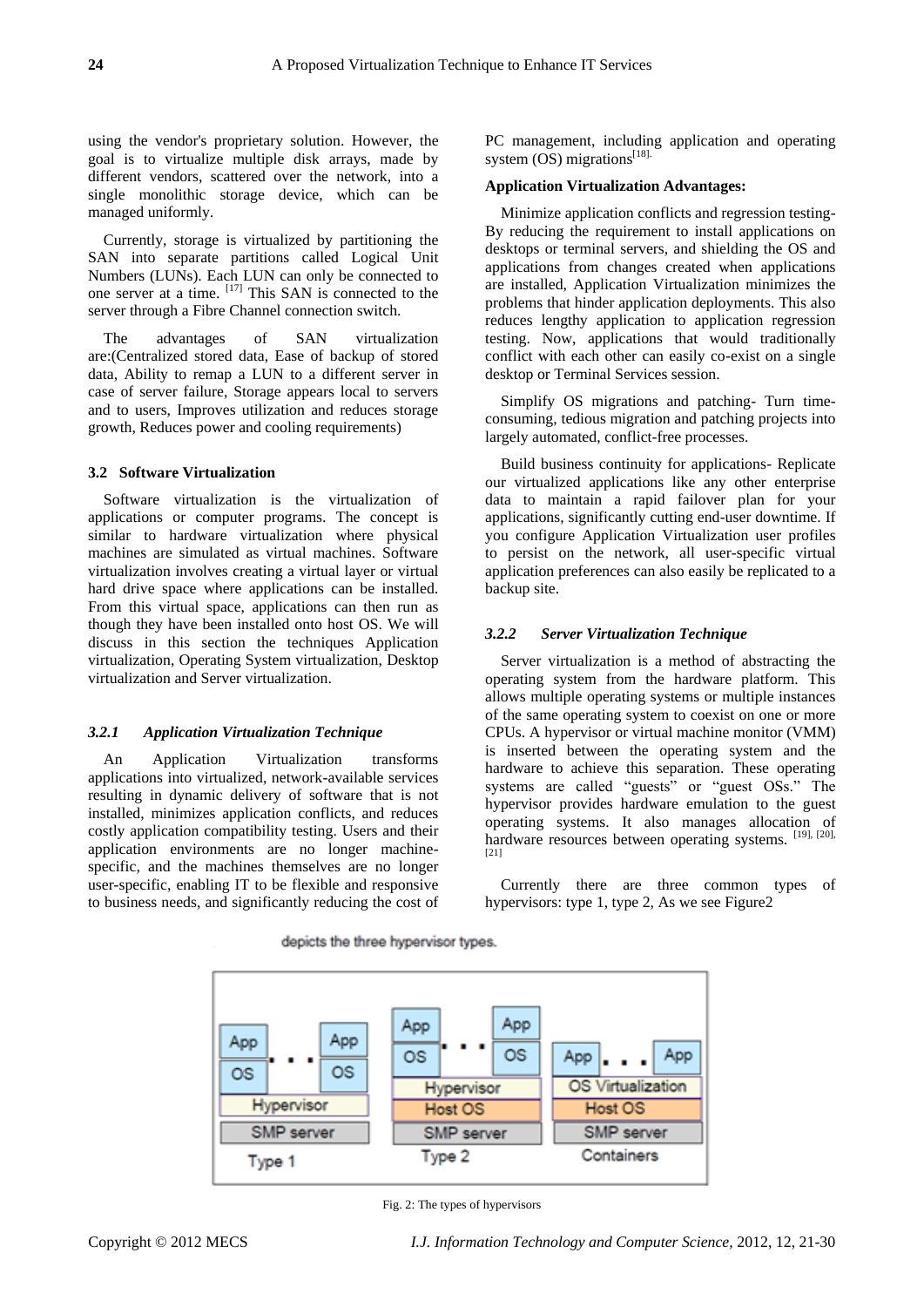Type 1 - Virtualization code that runs directly on the system hardware that creates fully emulated instances of the hardware on which it is executed. Also known as "full," "native," or "bare metal."

Type 2 - Virtualization code that runs as an application within a traditional operating system environment that creates fully emulated instances of the hardware made available to it by the traditional operating system on which it is executed. These are also known as "hosted" hypervisors.

Containers - Virtualization code that runs as an application within a traditional operating system that creates encapsulated, isolated virtual instances that are pointers to the underlying host operating system on which it is executed. This is also known as "operating" system virtualization."

# *3.2.3 Desktop Virtualization Technique [22]*

Desktop Virtualization enhances deployment and management of Virtual PC images on a Windows Desktop while also providing a seamless user experience on a Virtual PC environment independent of the local desktop configuration and operating system.

#### **Desktop Virtualization Advantages**

- 1) Easily deploy managed Virtual PCs to any desktop, even in less controlled environments such as subsidiaries, branch offices and offshore operations.
- 2) Drive business continuity by rapid reconstitution of corporate Desktops.
- 3) Accelerate migration to the Windows by minimizing application- to-OS compatibility issues.
- 4) Speed user adoption of desktop virtualization by making Virtual PCs "invisible" to users.
- 5) Reduce IT investment in desktop image management by delivering virtual images independent of hardware or the local desktop configuration.

# **IV. Design Goals**

To Decrease the workload for data center and ensure continual service improvement, we aim to design efficient mechanisms for reducing the workload of a data center and business Continuity verification and achieve the following goals:

#### **4.1 On-Demand Data Center Workload Streaming**

By Delivers the OS, applications, and server configuration information in a real - time stream, maximizing performance and minimizing network load,

Risk ‑ free server workload rollout, Maximizes boot performance, Minimizes network load, Provisions multiple servers from a single virtual disk image, Minimizes storage and image management requirements, Ensures server build consistency, Allows switching of server workloads in the time it takes to reboot, Maximizes flexibility by enabling real-time changes to data centre workloads, Reduces the number of servers needed to support disaster recovery & business continuity requirements.

#### **4.2 Improved Total Cost of Ownership**

By decreasing management costs and increasing asset utilization, we can experience a rapid return on investment (ROI) with virtualization. In addition, by virtualizing resources and making them easier to migrate or fail over to other physical devices or locations, you can enhance system availability and help lower the cost and complexity of disaster-recovery solutions.

#### **4.3 Increased Flexibility**

Virtualization supports the pooling of resources that can be managed centrally through an enterprise hub to better support changing business requirements dynamically.

### **4.4 Enabled Access through Shared Infrastructure**

By providing a resilient foundation and shared infrastructure that enables better access to infrastructure and information in support of business applications and service-oriented architectures (SOA).

# **4.5 Energy Efficiency**

We can help control infrastructure sprawl through the deployment of virtual servers and storage that run securely across a shared hardware environment. Virtualization not only helps with server consolidation, but also server containment when deploying new systems. Consolidating to a virtual infrastructure can enable you to increase server utilization rates from 5% to 15% to over 70%, thus helping improve ROI. In addition, a simplified infrastructure can help lower manage costs with a common management platform and tooling.

#### **4.6 Rapid Application Deployment**

We can use the virtualization can help enable rapid infrastructure provisioning (ex. Minutes compared to days). It can help developers to speed application test and deployment, enhance collaboration and improve access to the infrastructure. The ease and flexibility of creating and reconfiguring guest operating systems means that development and test environments can realize significant benefits from virtualization.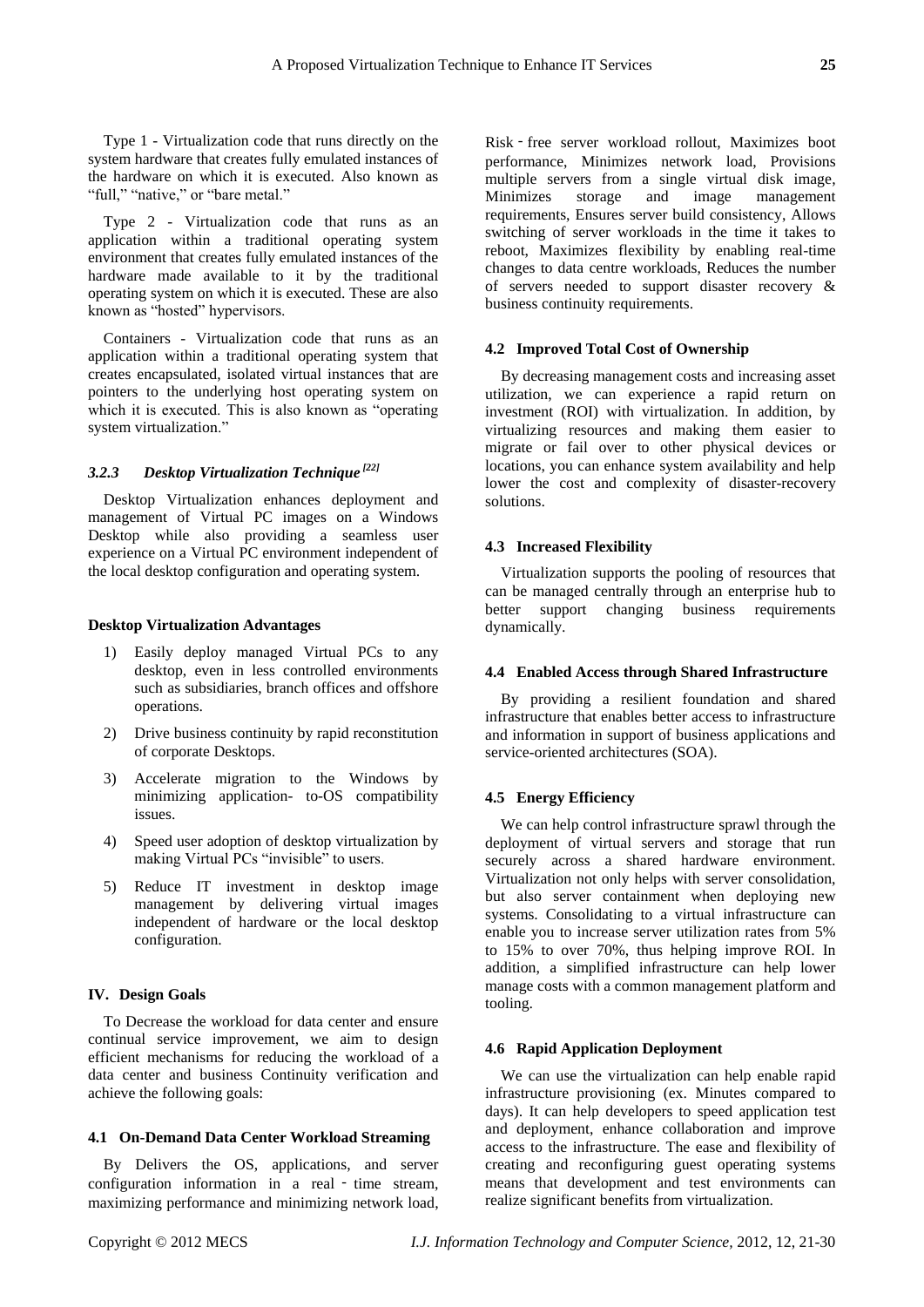#### **4.7 Improved Disaster Recovery**

Virtualization can help IT Dept secure and isolate application workloads and data within virtual servers and storage devices for easier replication and restoration. This added resiliency can provide IT managers with greater flexibility to maintain a highly available infrastructure while performing planned maintenance, and to configure low-cost disaster-recovery solutions.

#### **4.8 Managing a Virtualized Infrastructure**

We can address configuration, deployment, monitoring, workload management and additional management function in a consistent and common way across their infrastructures. This can help simplify problem determination, increase productivity and lower management costs.

#### **V. Proposed Solutions**

The Virtualization can reduce system and workload of a data center. Further, virtualization can be

implemented in phases allowing for capital expense spending flexibility. The purpose of virtualization is to increase efficiency and reduce costs, with each phase addressing different aspects of specific resources. Phase I should include hardware consolidation and virtualization of the web and application tiers along with the commoditization of the database tier. The specific focus is on reducing hardware maintenance costs, (End of Support Life) hardware and reducing power consumption. The main objective is to increase efficient use of CPU capacity and to create system flexibility and resiliency. Phase II should include implementation of desktop virtualization with a primary focus on change management issues and reducing the impact of human error. Further, an emphasis on training, organizational restructuring and group consolidation to support operational technologies implemented in Phase 1 should be incorporated. Phase III should include full data tier virtualization and disaster recovery focusing on full multi-site recovery in a cost effective manner.

Table: 1 Proposed Solution Phases

|                  | <b>Target Resource and Objective</b>                                    | <b>Focus</b>                                                                                                                                                                                                                                                                |
|------------------|-------------------------------------------------------------------------|-----------------------------------------------------------------------------------------------------------------------------------------------------------------------------------------------------------------------------------------------------------------------------|
| <b>Phase I</b>   | Network Infrastructure<br>Servers/Web/Application virtualization        | Reduction in hardware and maintenance costs<br>Resolve issues<br>Improve system flexibility, resiliency and efficiency in power consumption and CPU<br>capacity                                                                                                             |
| <b>Phase II</b>  | Human Capital<br>Desktop virtualization and Human<br>Capital Investment | Improve Efficiency in Time Management<br>Train/Retrain labor in new technology to reduce knowledge gap<br>Organizational restructuring to reduce labor costs                                                                                                                |
| <b>Phase III</b> | Multi-site Infrastructure<br>Disaster Recovery                          | Fully capitalize on virtualization through integrating sites.<br>Reduce hardware and maintenance<br>Costs at disaster recovery site<br>Eliminate EOSL issues at Disaster<br>Recovery site<br>Enhance disaster recovery by reducing down time and implementing full recovery |

#### **5.1 Planning Phase I:**

The solution we offered in this paper was effectual to choose the more complex option of changing the IP addresses of the servers. The alternative was to assume VLAN was stretched or moved during failover which would be simple to document but we felt more value would be derived from recoding the IP address of each server.

From a high level perspective we selected a discrete IP address range in each site for both the VMware Infrastructure management infrastructure and the guest operating systems. I.e. in a failover we change all of the protected virtual machines IP address.

From a VMware Infrastructure perspective all of the backing infrastructure is set up as part of the build out and remains static during the failover events so this aspect is very straightforward.

At each site we separated the virtual machine and Management Infrastructure onto two separate subnets/VLANS and provided a third for the router to use for inter site traffic.

#### *5.1.1 Network infrastructure:*

Modern applications are almost always dependent on networking to some degree or another and so physically moving a service from one site to another represents a networking challenge whether the services are hosted in virtual machines or physical machines alike. Network addressing is not a general location independent mainly due to poor application use of network addressing technologies that have been available for many years. However we have to deal with applications and configurations which depend on hard coded IP addresses.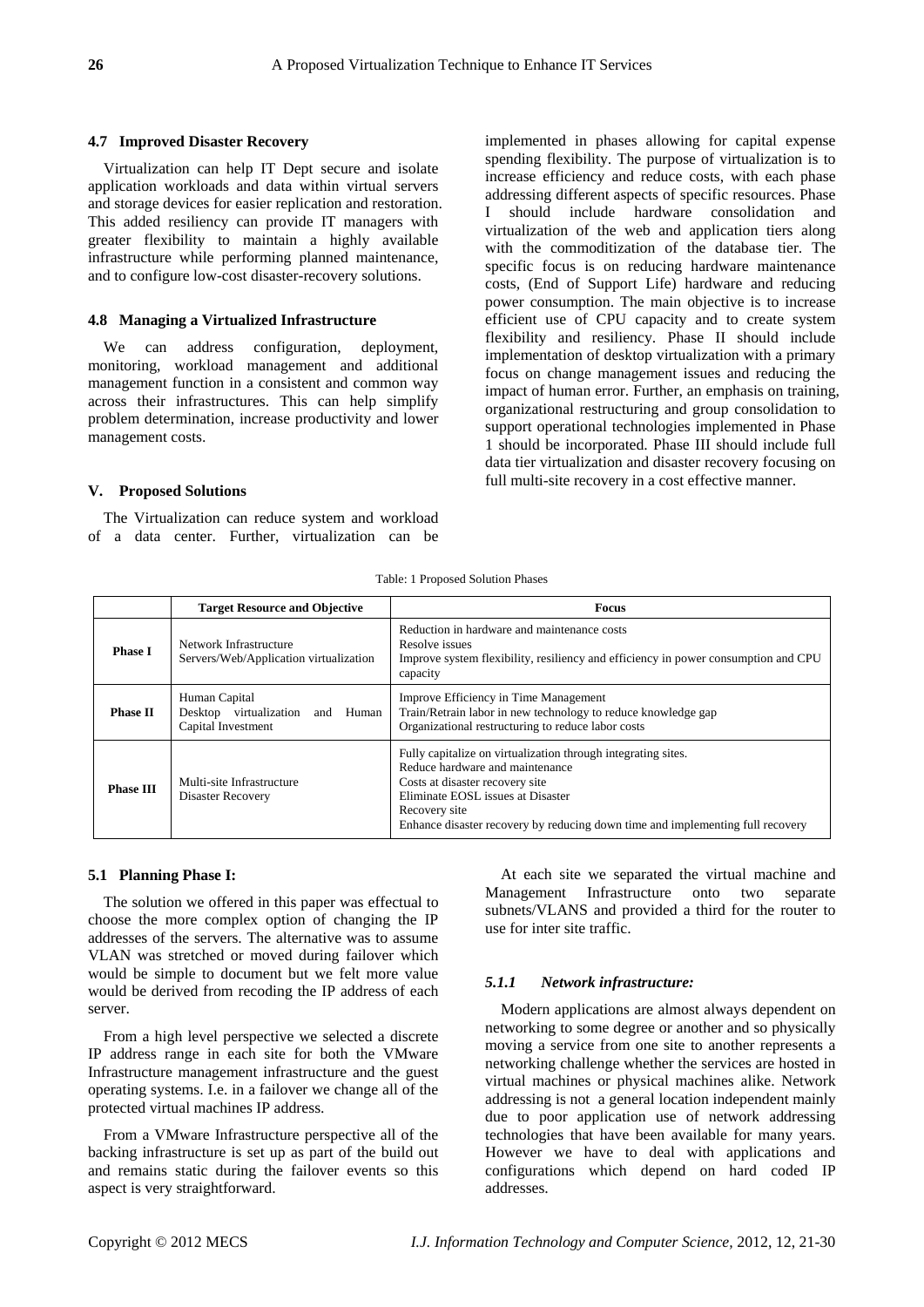The solution we offered in this paper was effectual to choose the more complex option of changing the IP addresses of the servers. The alternative was to assume VLAN was stretched or moved during failover which would be simple to document but we felt more value would be derived from recoding the IP address of each server.

- From a high level perspective we selected a discrete IP address range in each site for both the VMware Infrastructure management infrastructure and the guest operating systems. I.e. in a failover we change all of the protected virtual machines IP address.
- From a VMware Infrastructure perspective all of the backing infrastructure is set up as part of the build out and remains static during the failover events so this aspect is very straightforward.
- At each site we separated the virtual machine and Management Infrastructure onto two separate subnets/VLANS and provided a third for the router to use for inter site traffic.

# *5.1.2 Infrastructure Services*

Demand for virtualization of networks, servers, storage, desktops and applications continue to increase. Cisco is assuming the virtualization of DC services is now the default building block of the data center, and has organized its portfolio to hasten this transition.

- To ease information overload a cohesive optimization system and process was chosen. For this proposed study, using Citrix Xen Application and Oracle RAC Clusters on the Cisco Unified Computing System with Citrix Xen Server VMware enterprise software works to address two goals. First, this system eases the real time issue of a knowledge base shift through a cohesive and simplified deployment [23]. Second, high performance is cost effective, reducing budget concerns.
- Efficiency and performance through the Cisco UCS is also realized through the Cisco partnership with Oracle RAC. Oracle has a "mission critical" focus in their database and application technologies  $[24]$  which are highly relevant to large corporations as well as the university. The Cisco UCS memory capability coupled with a scalable storage system opens the performance floodgates to Oracle database environments allowing for unheard of work and performance loads. Previous workload performance testing " included a realistic mix of OLTP and DSS workloads, which generated a sustained load on the eight-node Oracle RAC configuration for a period of 72 hours… far exceeding the demands of typical database deployments". The results showed that

processors were barely at 50 percent capacity and port utilization was at 40 percent. The expansion potential of the system allows the organization a cost effective way to scale up, if (or when) the need arises.

 Database administrators are now relieved of the time consuming task of configuring each hardware element in the stack independently by virtue of the Cisco UCS Manager. Further, the UCS Manager consistently and accurately configures servers through service-based profiles thereby eliminating human error almost completely and simplifying the scaling process. Finally, the "wire once" configuration simplifies cabling in the rack as network cabling is done once with changes implemented through software, reducing the potential error rate in the cabling process. Reduction in human error alone allows for better-managed and more effective work time resulting in higher labor efficiency<sup>[25]</sup>

# **5.2 Planning Phase II:**

Phase two of optimization can be a springboard to catapult newer employees into new technology and specialized positions all but eliminating seniority and property rights to specific positions. The notion being that new technology creates new positions with specialized skills and requirements for the job. The motivation for current employees will be to embrace training, technology and apply for positions based on knowledge and merit (not politics) or risk lay-off.

Technically, this is the least difficult phase as the focus is on desktop virtualization. However, this can be the most difficult phase for managing. Virtualization reduces desktop replacement costs, power consumption and costs related to desktop support. However, desktop virtualization equates to labor reduction and salary savings.

#### *5.2.1 Desktop Virtualization*

The second half of phase two is the actual implementation of desktop virtualization. The end result being reduced complexity and risk from remote access, reduced power consumption, and reduction in endpoint risk. A reduction in effort and risk from patching and reducing sensitive data protection efforts and risks should also be evident. This is realized through leveraging knowledge from the consolidation and virtualization put in place during phase I. With desktop virtualization, power consumption is assumed to drop 75% based on data and test results taken from phase I. Reduced effort and risk as well as increased host security is assumed since there is no longer a requirement for the end user to interact with their local host to assure patching. Further, due to a reduction in the data footprint, there is a reasonable assumption of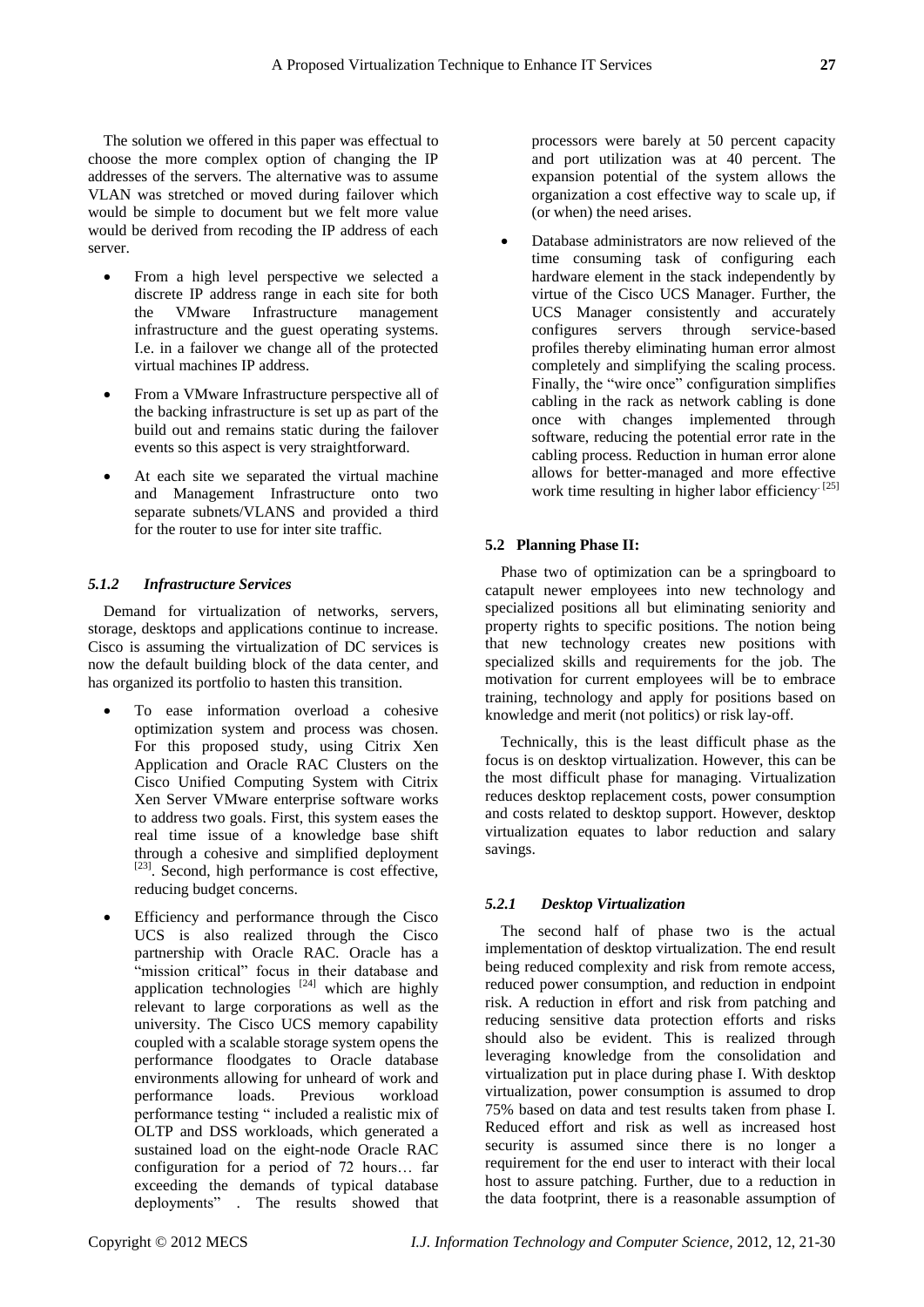increased data security, as the data no longer resides at the end point desktop or laptop. [26]

### **5.3 Planning Phase III:**

In the best of all possible worlds, organizations would implement backup and recovery processes for all server workloads regardless of their perceived criticality. Moreover, these recovery processes would be fast, have minimal impact on production operations and would be recoverable with a high level of data integrity. In reality, disaster recovery needs must always be weighed against the fiscal need for cost-effectiveness.<sup>[27]</sup>

To meet a number of the desired design criteria, we will use a two-site approach with an active Virtual Centre instance at each location. These are referred to as Site 1 and Site 2 throughout the documentation. Both

sites are setup to have an active workload required to run the day-to-day activities present at each site. Additionally, at Site 1 there is a group of services that must be capable of being failed over to Site 2 and run there successfully. These are known as the protected services. The design will also accommodate work loads from Site 2 hosted on Site 1 although this was not implemented at this stage.

As shown in figure 3, the logical view of the configuration we have used in this paper. Site 1 holds virtual machines from an imaginary HR and Finance department and Site 2 hosts a number of Developer and other production services. Virtual machines can be executed in either site with protection for the machines in Site 1.



Figure 3 Site 1 holds virtual machines and Site 2 hosts a number of Developer and other production services

#### **Virtual Centre Management Server Architecture**

Virtual Centre Management Server provides a convenient centralized management cockpit for the data centre. It aggregates physical resources from multiple Server installations and presents a central collection of simple and flexible resources for the system administrator when provisioning virtual machines in the virtual environment.

Core Services are basic management services for a virtual data center. They include services such as:

- VM Provisioning Guides and automates the provisioning of virtual machines
- Host and VM Configuration Allows the configuration of hosts and virtual machines
- Resource and Virtual Machine Inventory Management – Organizes virtual machines and resources in the virtual environment and facilities their management
- Statistics and Logging Logs and reports on the performance and resource utilization statistics of

data center elements, such as virtual machines, hosts and clusters

- Alarms and Event Management Tracks and warns users on potential resource over-utilization or event conditions
- Task Scheduler Schedules actions such as VMotion to happen at a given time.

#### **VI. Reliability of Virtualization and Full Tolerance**

*Reliability -* Virtualization is very reliable. Virtualization can help us eliminate planned downtime, ensure data protection, deliver high availability and be better prepared for disaster recovery. The Fault-Tolerance (FT) feature of VMWare, helps protect against physical hardware failures, including network card failures, storage path failures and other hardware failures.

*Full tolerance***-** During server consolidation efforts, one of the key concerns often is the impact failure of a virtualization host might have to data centre operations.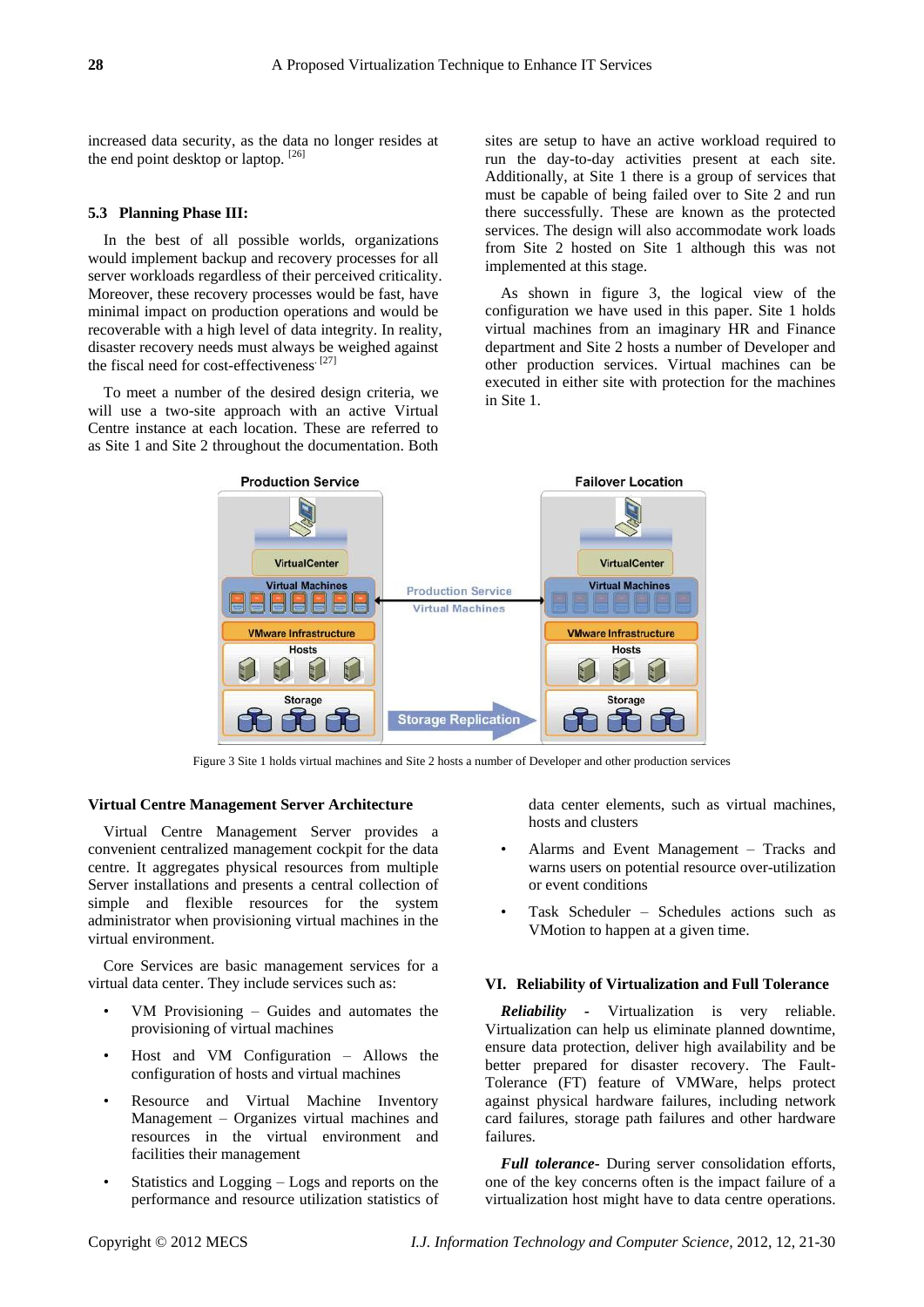High availability ensures critical VMs are automatically restarted on another physical host should the original host running the VM unexpectedly fail. This can reduce the amount of downtime for the workload, as well as eliminate the need for administrative intervention. [28] XenServer has high-availability features that offer granular policies governing the behavior of specific VMs after a host failure. Additionally, both Citrix and VMware offer options for fault tolerance, a feature that maintains mirrored instances of VMs running on separate hosts. In the event of a host failure, the mirrored instance can maintain continuity of the workload. Citrix has partnered with several third-party vendors, such as Marathon Technologies and Stratus, to create more robust fault tolerance options for XenServer.

# **VII. Conclusions**

This paper proposes a Virtualization Techniques Model for reducing the workload of a data center and reducing complexity and costs while improving system capacity, flexibility, and efficiency. In addition, the proposed model improves service Continuity.  $[29]$ ,  $[30]$ ,  $[31]$ ,  $[32]$ 

We have proposed an effective and flexible virtualization solutions Infrastructure that is architected from the ground up to enable organizations to bring the benefits of virtualization to the entire enterprise platform, including server, storage and networking systems. The virtualization solutions Infrastructure not only enables organizations to build an entire virtual data centre that matches the capabilities available in the physical world, but it goes one step further by offering the flexibility and control that is physically costprohibitive or impossible.

- We proposed an Implemented plan which is easy to manage and scalable for future growth, resulting in reduced administrative burden.
- Our proposed An easier, faster and consistent centralized server deployment and protection of Virtual Machines
- We have discussed how System Virtualization Networking can help resolve network configuration challenges introduced by server virtualization.
- We have discussed management capabilities for virtualization Techniques
- We have discussed how virtualization can help automate network configuration in virtualized environments, and how it enhances network control by making the network aware of virtual machines.
- With a whole suite of complementary virtualization and management services such as virtual VMware VMotion, VMware DRS, VMware HA and VMware Consolidated Backup,

VMware Infrastructure is the only offering that delivers a complete solution rather than piecemeal approach for customers to build a data center in a virtual environment.

# **References**

- [1] Susanta Nanda Tzi-cker Chiueh and Stony Brook, A Survey on Virtualization Technologies. RPE Report, pages 1-42, 2005
- [2] Amit singh,, "An introduction to virtualization",http://www.kernelthread.com/public ations/virtualization, 2004.
- [3] Mueen Uddin,Azizah Abdul Rahman,Virtualization Implementation Model for Cost Effective & Efficient Data Centers, (IJACSA) International Journal of Advanced Computer Science and Applications, Vol. 2, No.1, January 2011
- [4] T. Daim, J. Justice, M. Krampits, M. Letts, G. Subramanian, M. Thirumalai, "Data center metrics An energy efficiency model for information technologu managers", Management of Environmental Quality, Vol.20 No.6, 2009.
- [5] Chalapathi Valupula,R. Lakshman Naik,Sunitha Muppa, Scheduling in Virtual Infrastructure for Highthroughput Computing ,International Journal of Computer Science, Engineering and Applications (IJCSEA) Vol.2, No.3, June 2012
- [6] Virtualization: State of the Art Version 1.0, April 3, 2008 Copyright © 2008 SCOPE Alliance.
- [7] VMWare. Transparent Previrtualization info page. http://www.vmware.com/interfaces/paravirtualizati on.html.
- [8] Haletky, Edward. (2009). VMware vSphere™ and Virtual Infrastructure Security: Securing the Virtual Environment. Prentice Hall. Retrieved June 12, 2010, from http://www.safaribooksonline.com
- [9] Flavio Lombardia, Roberto Di Pietrob, Secure virtualization for cloud computing Journal of Network and Computer Applications Volume 34, Issue 4, July 2011, Pages 1113–1122
- [10] Gai, Silvano; Salli, Tommi and Anderson, Roger (2010). Cisco Unified Computing System (UCS) (Data Center): A Complete Reference Guide to the Cisco Data Center Virtualization Server Architecture. Indianapolis, IN: Pearson Education, Cisco Press. Retrieved June 7, 2010, from http://www.safaribooksonline.com
- [11] P. Viana. Exploring Memory Hierarchy with ArchC. Symposium on Computer Architecture and High Performance Computing, pages 2–9, 2003.
- [12] C. Arajo. Platform Designer: An Approach for Modeling Multiprocessor Platforms based on